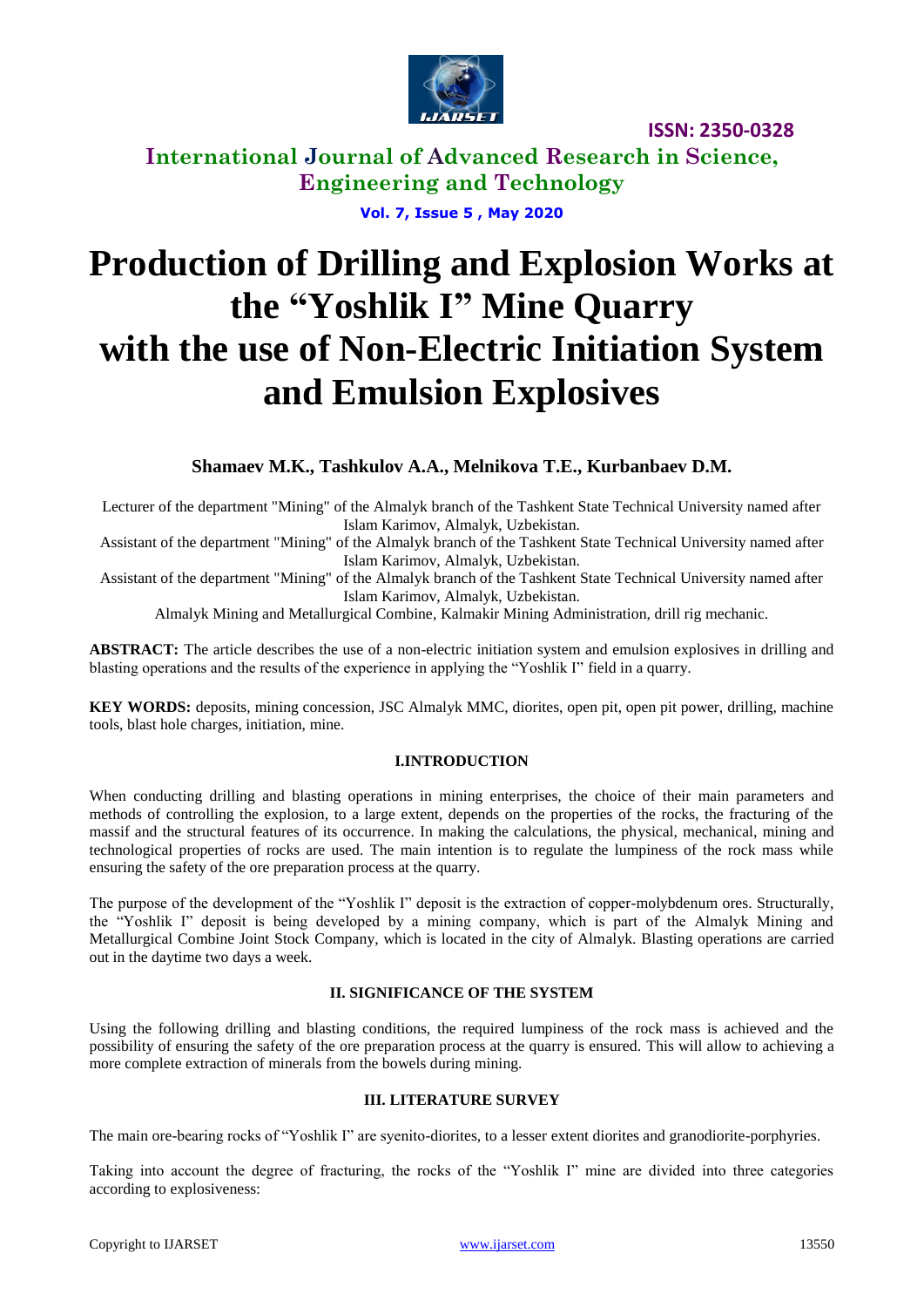

# **International Journal of Advanced Research in Science, Engineering and Technology**

#### **Vol. 7, Issue 5 , May 2020**

Category I - easily exploded rocks - highly fractured syenites and granodiorite-porphyries unchanged by secondary processes. Syenites, syenite-diorites and granodiorite-porphyry, altered by secondary processes.

Category II — medium exploded rocks — finely and moderately fractured with sulfide mineralization. Secondary quartzites, silicified granodiorite porphyries, altered syenites, syenite-diorites, secondary quartzites with syenites and syenite-diorites with sulfide mineralization.

Category III - hard-to-explode rocks - secondary quartzites, dense, coarse-grained, slightly fractured.

The "Yoshlik I" field has been developed open pit since March 2017.The projected ore mining capacity is 74 million tons per year.The fortress coefficient on the Protodyakonov scale is 10-15. The volumetric weight of the ore is 2.6 t /  $m<sup>3</sup>$ , and the rocks are 2.44 t /  $m<sup>3</sup>$ . The volume of mining in the career of the "Yoshlik I" deposit was planned for 2019 in the amount of 12 million  $m<sup>3</sup>$ , which was completed.

#### **IV. METHODOLOGY**

Drilling operations are carried out by the mine, and blasting by the Explosive Materials Plant, which is also part of the Almalyk Mining and Metallurgical Combine Joint Stock Company.

The following maximum conditional piece size is determined by mining equipment: for rock (empty) it should not exceed 1500 mm (for the capacity of the shovel of the excavator), for ore -1000 mm (for the reception hole of the crushing plant of the copper processing plant). The permissible yield of oversized fraction is 1.5-2.0%. Oversized cutting is done with boreholes or with the use of special equipment (hydraulic rock breaker) and external charges.

Drilling and blasting preparation of them is more than 58%. Below the +700 m mark, open pit rocks are completely wet ground, and partially above, primarily, mainly due to precipitation and filtering of these waters along cracks. In general, the water cut of open pit rocks is 65-68%. Based on the existing mining and geological and mining conditions of the field being developed, the required degree of crushing of rocks and taking into account the many years of practice in quarries, the method of vertical borehole loosening charges with their multi-row arrangement and short-blasting explosion has been adopted as the main method of blasting.

Blasting of borehole charges on the ledges is carried out in the presence of several exposed surfaces and the number of rows of blast holes on the block up to 5, and in trench conditions - with one free surface. In order to quality crushing the rocks, as blast hole as to eliminate the harmful effects of the explosion (seismic and shock-air waves) during the explosion of borehole charges, a non-electric "Iskra" initiation system is provided. Non-electric initiation systems are used to transmit an initiating pulse from the primary initiator (detonator capsule or electric detonator) through a shock wave tube mounted in the system detonator to an intermediate detonator (for borehole charges) or an action cartridge (for boreholes). A non-electric initiation system, in comparison with traditional ones (using a detonating cord and an electric detonator), is due to higher reliability, safety and prospects for improving the management of explosion energy.

The reliability of the system is ensured by the presence of downhole retardation. In practice, this means that a charge explosion in the first blast hole of an explosive block occurs after a time determined by the parameters of the downhole detonator.

During this time, the initiating impulse along the surface network has either already passed through the entire network, or its passage through the network has outstripped the beginning of the explosion through the block blast holes by a considerable distance. Thus, the impossibility of breaking the surface explosive network by the explosion of a borehole charge is guaranteed.

Safety of system is achieved mainly due to:

- the impossibility of the reverse passage of the initiating pulse (from the shock wave tube to the detonator);

- the impossibility of unauthorized initiation of a detonation pulse in a shock wave tube from an external source (fire, shock, friction, stray currents, etc.).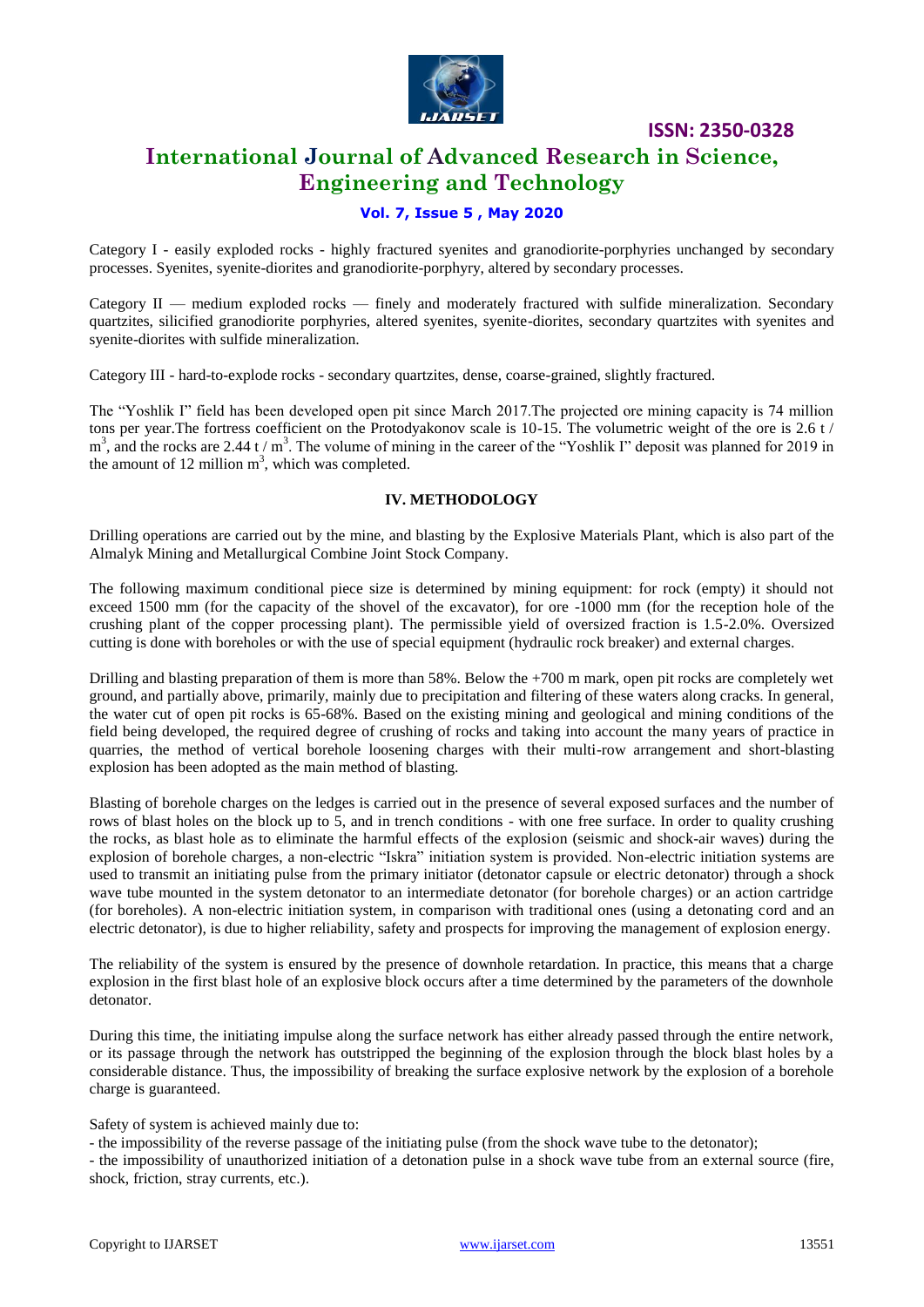

## **International Journal of Advanced Research in Science, Engineering and Technology**

#### **Vol. 7, Issue 5 , May 2020**

The method of blasting borehole charges with the help of the downhole detonator capsule ("Iskra-S") and Almanite fighters. The main method of blasting borehole charges is the non-electric "Iskra" initiation system, as blast hole as combined systems. Initiation of the capsule detonator is performed by a non-electric initiation system based on a lowenergy type waveguide. Shock wave tube is designed to transmit the initiating pulse to a distance. It is used in "Iskra" systems to initiate from a safe place. The length of the shock wave tube can be selected any, depending on the distance of a safe place. Like other non-electric initiation systems, the "Iskra" system cannot be verified using instruments. Therefore, it is necessary to strictly observe a certain installation sequence so that it is enough to conduct only an accessible visual control.

The use of an orderly scheme is foreseen as the main schemes for split-second blasting. The selection of the splitsecond blasting scheme is carried out by the person of technical supervision in accordance with the mining conditions of this unit. The rational area of application of a particular split-second blasting scheme is determined mainly by the number of rows of borehole charges, the height of the step and the available means of split-second blasting. Drilling of blast holes is foreseen to be carried out by cone drilling machines with a bit diameter of 244.5 mm, and also to use these machines when drilling a cutoff stope. Taking into account the drilling coefficient (for rocks of VIII-IX groups - 1.03), the diameter of the blast holes will be 250 mm, respectively. Blast hole grids are used differently, depending on the category of rocks. In the rocks of the first category, the net is 9.5x9.0; second category - 8.5x8.0; third category 7x6.5m. Currently, 8x8m mesh is mainly used.

#### **V. EXPERIMENTAL RESULTS**

The quality of blasting operations is controlled at all stages of the production process. The following parameters of blast hole charges are subject to control:

- resistance on the bottom of the cutting depth;
- the distance between the rows of charges;
- the distance between the charges in the row;
- depth of borehole;
- the direction of drilling (angle of inclination of the charges);
- mass of charge;
- the stemming length (table 1).

Table 1

#### Parameters of borehole charges of relieving with a diameter of 250 mm in rocks of the II explosive category.

| The<br>height     | Line of<br>resistance | Deep of<br>overdrill. | Deep<br>of | The<br>distance | The<br><b>Stemming</b><br>distance<br>length, m |     |     | Charge<br>length, m |      | Charge mass,<br>kg |      | The<br>number | Average<br>rock       | <b>Design</b><br>specific  |
|-------------------|-----------------------|-----------------------|------------|-----------------|-------------------------------------------------|-----|-----|---------------------|------|--------------------|------|---------------|-----------------------|----------------------------|
| of the            | on the                | m                     | hole.      | between<br>the  | between<br>the                                  |     | 2   |                     | 2    |                    | 2    | of rows       | vield                 | consumption<br>of emulsion |
| cutting<br>depth, | bottom of<br>the      |                       | m          | charges         | rows of                                         | row | row | row                 | row  | row                | row  |               | from a<br>hole, $m^3$ | explosives,                |
| m                 | cutting               |                       |            | in a            | charges,                                        |     |     |                     |      |                    |      |               |                       | kg/m <sup>3</sup>          |
|                   | depth, m              |                       |            | row, m          | m                                               |     |     |                     |      |                    |      |               |                       |                            |
| 10                |                       | 2                     | 12         | 7.5             | 7,0                                             | 6,9 | 6.9 | 5,1                 | 5,1  | 372                | 372  | Δ             | 525                   | 0,71                       |
| 12,5              | 8                     | 2,5                   | 15         | 8,0             | 7,5                                             | 7,2 | 7,7 | 7,8                 | 7,3  | 568                | 532  | n             | 750                   | 0,71                       |
| 15                | 10                    | 3,0                   | 18         | 8,5             | 8,0                                             | 5,5 | 8,1 | 12,5                | 9,9  | 905                | 724  | Δ             | 1020                  | 0,71                       |
| 17,5              | 10                    | 3,5                   | 21         | 8,5             | 8,0                                             | 6,5 | 9,4 | 14.5                | 11.6 | 1056               | 844  | n             | 1190                  | 0,71                       |
| 20                | 10                    | 4,0                   | 24         | 9.0             | 8.5                                             | 6,4 | 9,1 | 17.6                | 14.9 | 1278               | 1086 | n             | 1530                  | 0,71                       |
| 22,5              | 10                    | 4,5                   | 27         | 9,0             | 8,5                                             | 7,2 | 8,2 | 19,8                | 16,8 | 1437               | 1222 | Δ             | 1721                  | 0,71                       |

#### **Note:**

1. The average emulsion explosive capacity in 1 m of a hole is 63 - 68 kg for dry holes; 67-78 kg - for water holes, depends on the column of water in the hole and type of emulsion explosives.

2. The mass of blast hole charge during the preparation of the technical calculation of the explosion of each specific block is adjusted depending on the water cut and the parameters of the grid of blast holes.

3. The charge column is calculated at an average emulsion explosive capacity 1 per meter run – 72.5 kg.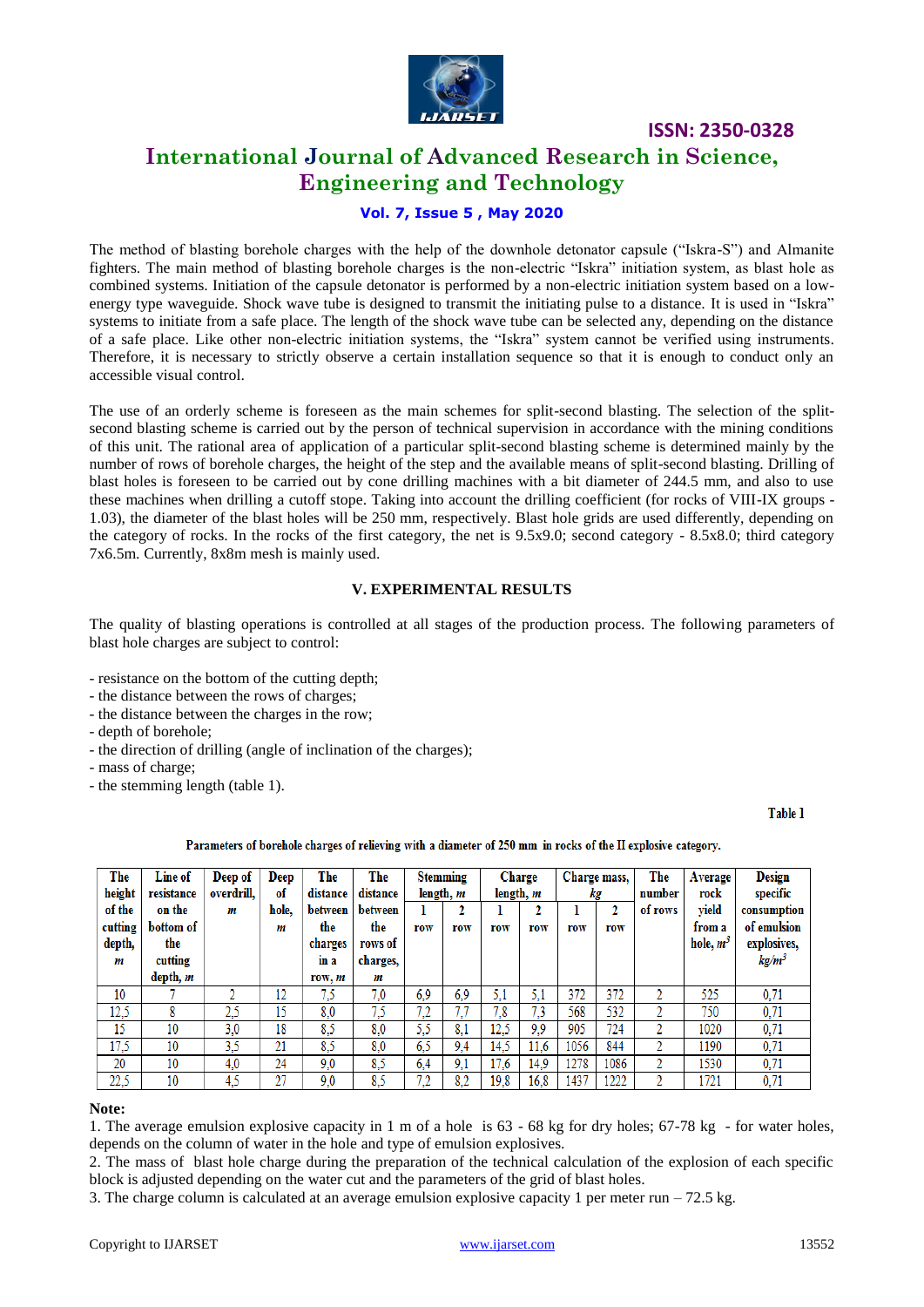

# **International Journal of Advanced Research in Science, Engineering and Technology**

#### **Vol. 7, Issue 5 , May 2020**

The average resistance of roller cutters is 350-360 m. Types of roller cutters for hard rocks are used. The proportion of drilling in the total cost of 1 m<sup>3</sup> of rock mass is about  $20\%$ . Rocks are drilled on a quarry with cones with hard-alloy teeth. Currently, the use of both non-waterproof and waterproof emulsion explosives is envisaged. The main type of explosives emulsion explosives of the Emulgite type - 30, 50, 60 and ANFO are used. Mixing and charging machines are used to charge blast holes with emulsion explosives. The specific consumption of explosives is on average  $0.71 \text{ kg}$ / m<sup>3</sup>. The capacity of 1 per run meter of a borehole for explosives when using ANFO is - 50 kg, Emulgite-30 - 68 kg, Emulgite-60 - 78 kg. The average output of the rock mass from 1 per run meter of the well is  $56{\text -}60\text{m}^3$ . When the height of the water column in the borehole is up to 0.5 m, it is charged with emulsion explosive Emulgite-30. When the height of the water column is more than 0.5 m. Loading is carried out with the emulsion explosive Emulgite-60, lowering the hose of the charging machine under the column of water.For militants, the cartridge Almanite is used. The mass of the fighter is determined by the depth of the well and the water cut, and is 1-3 kg.On the main loosening, a solid emulsion explosive charge column is used. Non-waterproof emulsion explosives are used to charge dry blast holes, and waterproof emulsion explosives are used to charge waterlogged blast holes. The charge density of emulsion explosives depends on the water cut and ranges from 1.16 - 1.33 g /  $m^3$ .

#### **VI. CONCLUSION**

The value of the rational slowdown time interval, taking into account the practical experience of the quarries of JSC Almalyk MMC at "Yoshlik I" Mine, is: 67, 109, 176 ms when using the non-electric "Iskra" initiation system.

"Iskra-S" borehole initiating devices are designed for downhole initiation with deceleration of borehole charges during blasting operations on the earth's surface at temperatures from minus 40<sup>°</sup> to plus 50<sup>°</sup>C. According to the experience of blasting at the "Yoshlik I" quarry, the slowdown of downhole detonators should be 500 ms. Slow blasting of borehole charges can be carried out using electric detonators. Electric detonators are mainly used for non-safety, delayed operation, normal sensitivity to stray current and charges of static electricity. They are designed to initiate explosive charges during explosive work on the earth's surface. "Iskra" -S devices are susceptible to the initiating pulse from the "Iskra-P" detonator capsule, which is designed to slow down the transmission of the initiating pulse during explosive work on the earth's surface, detonating cords and electric detonators. The "Iskra-S" detonator capsule initiates (detonates) ammonium cartridges 6ЖВ, intermediate detonators T-400, Almanite. The length of the "Iskra-S" waveguide is: 10, 16, 21, 27 m.

#### **REFERENCES**

[1] Safety rules for the development of mineral deposits. Tashkent 1998.

[2] Technical rules for blasting on the surface. Moscow, 1972

[3] The norms of technological design of mining enterprises of non-ferrous metallurgy with an open method of development. MTsM 1996.

[4] Unified safety rules for blasting. Moscow, 1992.

[5] Handbook of drilling and blasting. Moscow, 1976.

#### **AUTHOR/ S BIOGRAPHY**

**Shamaev M.K**., lecturer of the Department "Mining" of the Almalyk branch of the Tashkent State Technical University named after Islam Karimov, Almalyk, Uzbekistan.



**ISSN: 2350-0328**